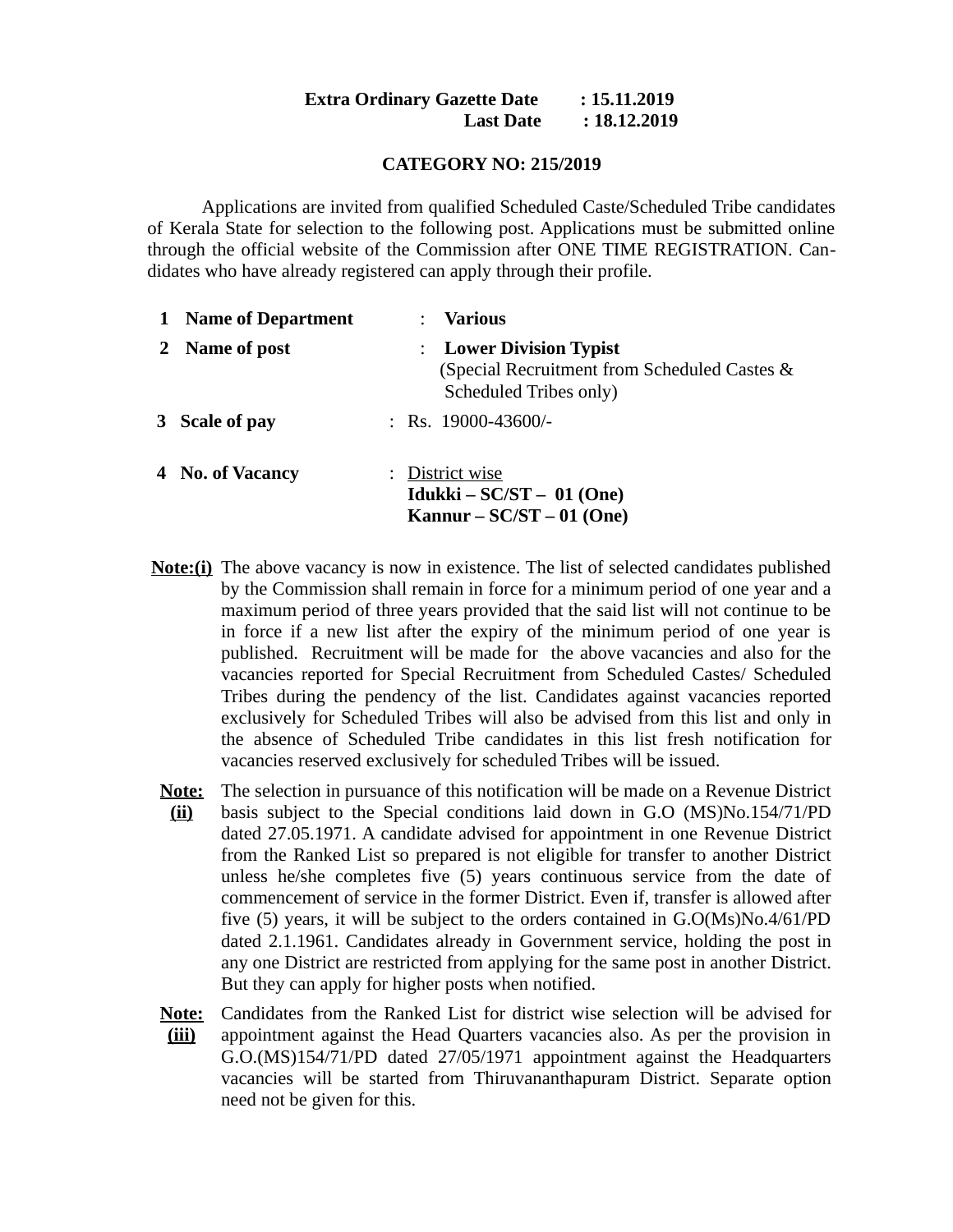- **5 Method of Appointment** : Direct Recruitment (Special Recruitment from among Scheduled Castes/ Scheduled Tribes only).
- **Note:-** Applications received from candidates other than Scheduled Caste / Scheduled Tribe will be rejected. Individual communications regarding the rejection of their applications for the above reason will not be issued.

**6 Age** : 18 – 41 Only Candidates born between 02.01.1978 and 01.01.2001 (both dates included) are eligible to apply for this post.

**Note :** In the absence of qualified candidates within the age limit upper age limit shall be relaxed upto 50 years. But in no case the maximum age limit shall exceed 50 (Fifty) years.

# **7 Qualifications:**

- 1. Pass in SSLC or equivalent qualification.
- 2. Lower Grade Certificate in Malayalam Typewriting (KGTE) or its equivalent.
- 3. Lower Grade Certificate in English Typewriting (KGTE) and Computer Word Processing or its equivalent. Those who have passed KGTE Typewriting English (Lower) before January 2002 should produce separate certificate in Computer Word Processing or its equivalent.
- *Note:-* **(a)** Certificate in Computer Word Processing issued by Central/State Government Departments, Agencies, Societies, Universities after successfully completing course of study not less than three months duration are considered as equivalent to KGTE Computer Word Processing.
	- *(b)* Malayalam Typewriting lower is not compulsory for the Ex-servicemen who have completed normal tenure of service for applying to the post of Typist in the Government Service. But if they are selected the above qualification should be acquired before completing probation.
	- *(c)* Service as Clerk/Writer in the defence forces as detailed in notes below for not less than 15 years will be deemed as sufficient qualification for the post. If selected, they have to pass Malayalam Typewriting Lower before completing probation.
	- *(d)* Ex-servicemen with service as Clerk (General duties) Clerk (Staff duties) Clerk (A.O.C) and personal Assistants in the Army, Writers in the Navy and Clerks (General duties) in the Air Force, who were under the Category "Class 1" or those who possess 15 years service in the Clerical cadre in the Defence Forces will be treated as eligible to apply for this post.  $G.O.(P)$  143/77/ $GAD$  dated 18/05/1977, G.O.(P) 35/79/GAD dated 06/01/1979, G.O.(P) No. 143/86/GAD dated 30/04/1986). If selected they have to pass Malayalam Typewriting Lower before completing probation. The service period of 15 years which makes one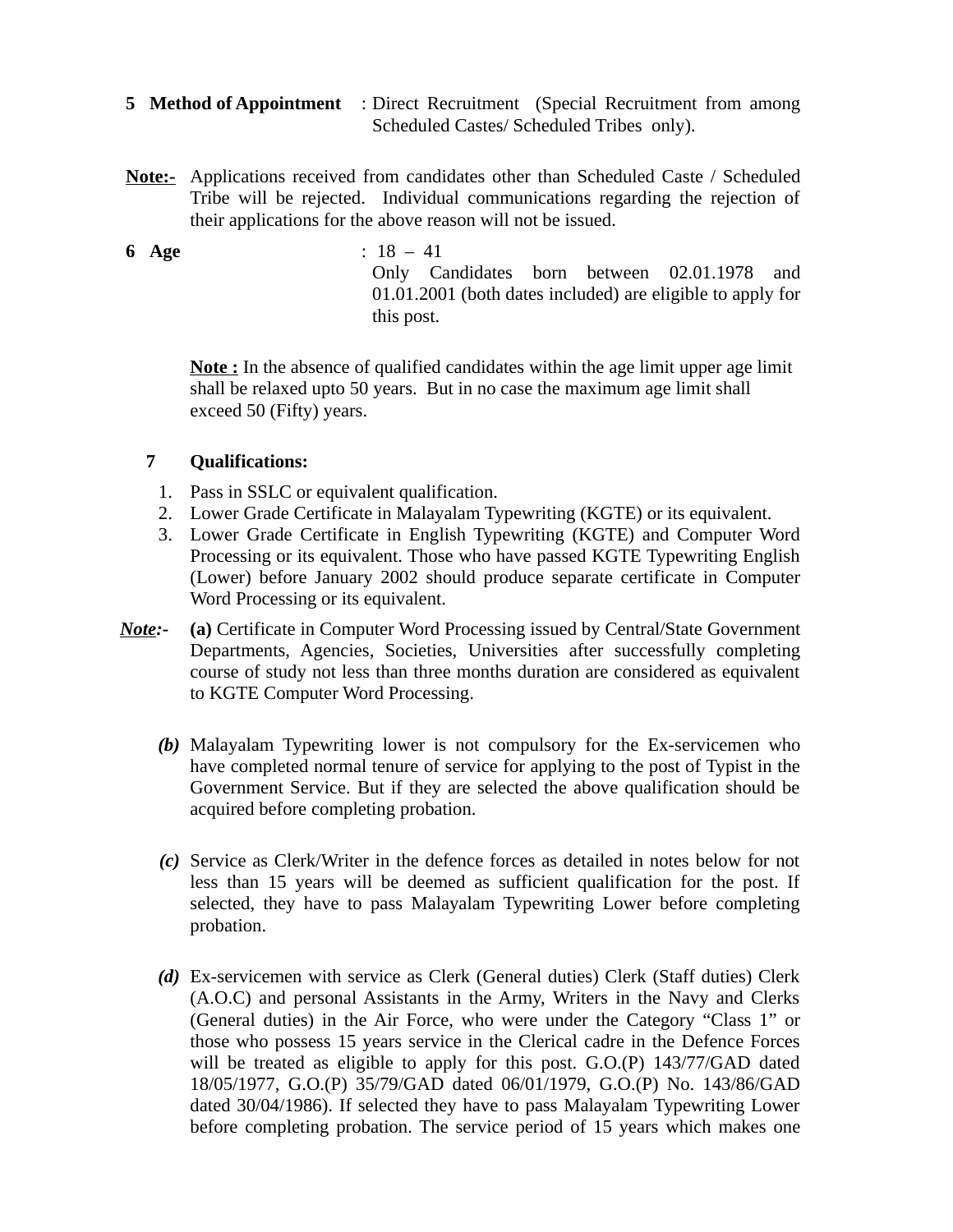qualified for the post, will not be considered for the award of weightage marks.

- *(e)* Ex-servicemen with 15 years service as Clerk Store Control (AOC) are also eligible to apply for the post.
- *(f)* Subject to the conditions laid down in G.O.(P) No. 139/77/GAD dated 11/05/1977, linguistic minority candidates whose first language for SSLC Examination is a language other than Malayalam, may apply to this post even if they do not possess Malayalam Typewriting (Lower) qualification. If selected, they have to acquire Malayalam Typewriting (Lower) qualification before completing probation.
- *(g)* Certificates obtained from Government alone will be accepted as proof of Typewriting qualification. (Certificates obtained from the Typewriting Institutes will not be accepted).
- *(h)* KS&SSR Part II Rule 10 a (ii) is applicable for selection to this post.
- *(i)* Those candidates who have claimed equivalency for qualifications should produce the Government order proving the same at the time of certificate verification in order to consider as equivalent.
- *(j)* If the caste of candidates is wrongly mentioned in their SSLC book, they should claim their original caste in their applications and should produce community certificate issued from concerned revenue authority and the Gazette Notification for the same at the time of certificate verification.

#### **8 Mode of Submitting application:**

 Candidates must register as per 'ONE TIME REGISTRATION' with the official website of Kerala Public Service Commission [www.keralapsc.gov.in](http://www.keralapsc.gov.in/) before applying for the post. Candidates who have registered can apply by logging on to their profile using their User-ID and password. Candidates must click on the 'Apply Now' button of the respective posts in the Notification Link to apply for a post. No application fee is required. Candidates shall take a printout of the application by clicking the link Registration Card in their profile. Candidates are responsible for the correctness of the personal information and secrecy of password. Before the final submission of the application on the profile candidates must ensure correctness of the information on their profile. They must quote the User-ID for further communication with the Commission. Application submitted is provisional and cannot be deleted or altered after submission. The application will be summarily rejected if noncompliance with the notification is found in due course of processing. Documents to prove qualification, experience, community, age etc. have to be produced as and when called for. **"Candidates who have AADHAAR Card should add AADHAAR Card as I.D proof in their profile".** 

**9 Last Date for receipt of applications :** 18.12.2019 Wednesday upto 12 Midnight.

## **10. Address to which applications are to be**  [www.keralapsc.gov.in](http://www.keralapsc.gov.in/) **sent :**

**11** If Written/OMR/Online Test is conducted as part of this selection, candidates shall submit a confirmation for writing the examination through their One Time Registration